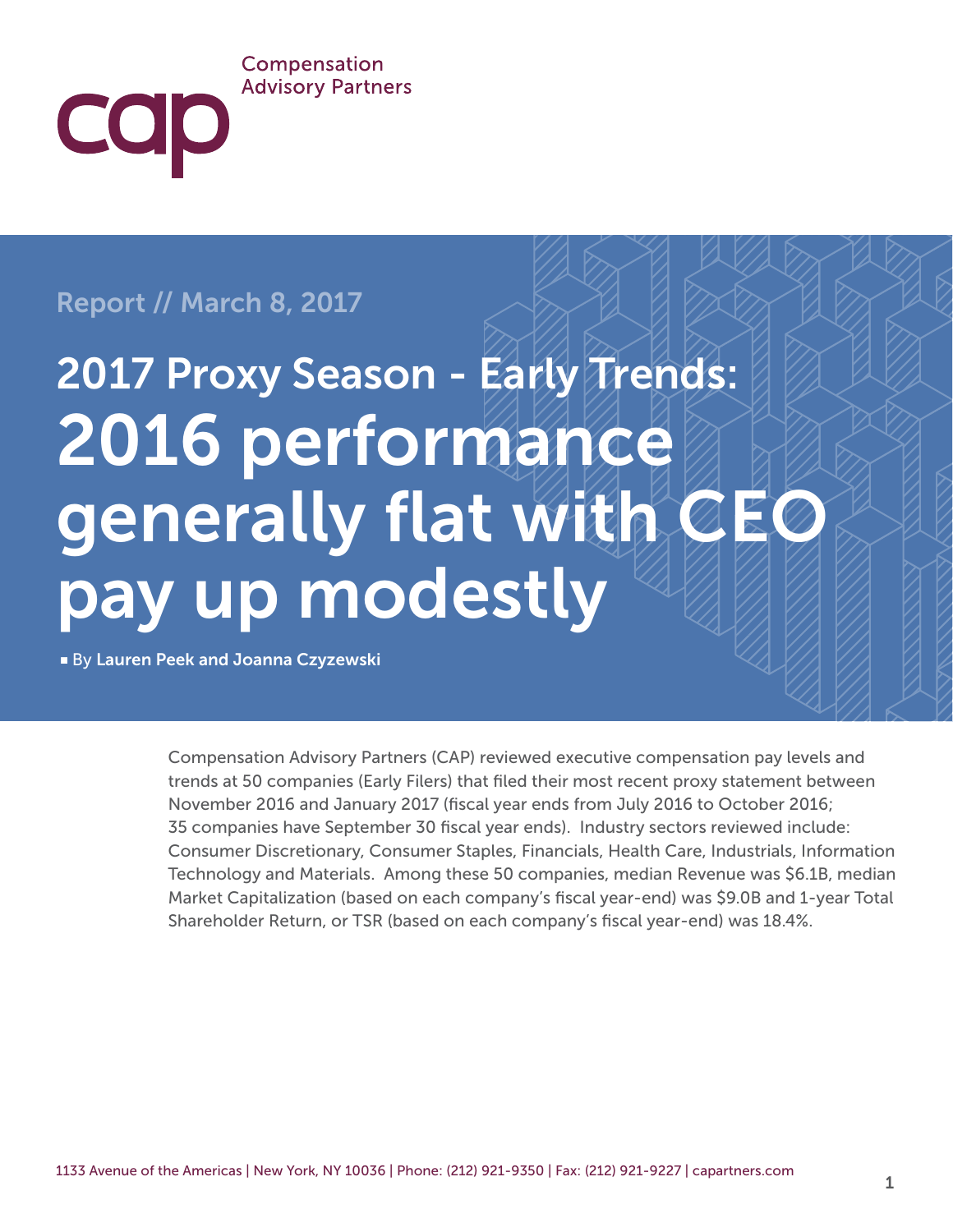## Overall Findings

- Performance: 2016 performance (based on Revenue growth, Pre-tax Income growth, EPS growth and 1-year TSR) was generally flat year over year.
- CEO Pay: Median CEO pay was up 5.5% from 2015 due to increases in annual incentive payout and the grant date value of long-term incentives (LTI).
- Annual Incentive Payout: Overall, median 2016 annual incentive payout was 104% of target which was consistent with 2015 results.
- Annual Incentive Plan Design: Profit-based growth, Revenue growth and Cash Flow growth are the most common measures used in the annual incentive plan. Companies typically use  $2 - 4$  metrics to ensure executives are focused on overall company performance.
- Long-Term Incentive Design: Performance-based awards are the most prevalent LTI vehicle although stock options and time-based restricted stock are also commonly used but to a lesser extent. Most companies use relative TSR as an LTI metric although we expect its use to plateau as proxy advisory firms like ISS begin to use financial performance in their pay-for-performance assessment.

2016 financial performance was flat year over year which resulted in annual incentive payouts that were around target.

### 2016 Performance

2016 was a year marked with global political uncertainty partly due to the Brexit vote in June, the U.S. presidential election in November and the continued unrest in the Middle East. Despite these challenges, 2016 financial performance was generally flat (+/- 3%) for the second year in a row. However, 2016 TSR performance was much stronger than 2015 performance despite market uncertainty. CAP reviewed Revenue growth, Pre-tax Income growth, EPS growth and TSR performance for the Early Filers and the S&P 500.

| <b>Financial Metric (1)</b> | 2015 Median 1-year Performance |                     | 2016 Median 1-year Performance |                     |
|-----------------------------|--------------------------------|---------------------|--------------------------------|---------------------|
|                             | <b>S&amp;P 500</b>             | <b>Early Filers</b> | <b>S&amp;P 500</b>             | <b>Early Filers</b> |
| Revenue Growth              | 2.3%                           | 2.2%                | 2.1%                           | 2.2%                |
| Pre-Tax Income Growth       | 1.8%                           | 1.5%                | 2.2%                           | $-2.8%$             |
| <b>EPS Growth</b>           | 5.0%                           | 3.1%                | 4.2%                           | 2.4%                |
| <b>TSR</b>                  | 3.4%                           | 0.4%                | 14.9%                          | 18.4%               |

(1) TSR and Financial performance for the S&P 500 is as of September 30, 2015 and September 30, 2016. Financial performance and TSR for Early Filers is as of each company's fiscal year end.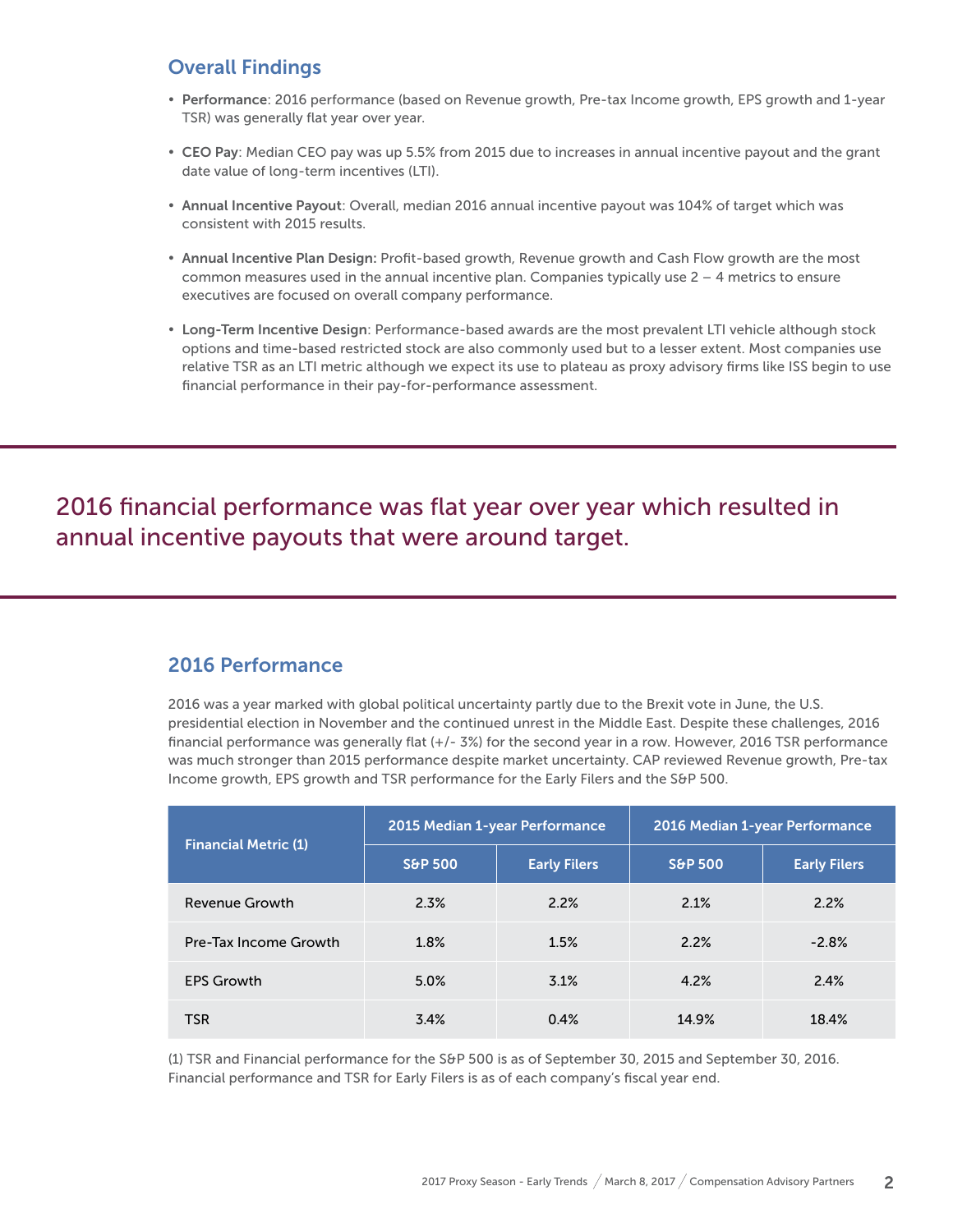## CEO Total Direct Compensation

CEO actual total direct compensation increased modestly (5.5%) among Early Filers with CEOs in their role for at least two years (n=42) driven by increases in annual incentive payouts and the grant-date value of LTI awards. Annual incentive payouts, at median, were nearly 6% higher over prior year. Although year over year financial performance was relatively flat, companies typically adjust incentive plan metrics to exclude factors that may be outside an executive's control (e.g., currency fluctuation) which can result in higher incentive plan achievement compared to GAAP performance. Median base salaries for CEOs in our sample were unchanged from prior year.



#### 1-Year Median Change in CEO Compensation

## Annual Incentive Plan Payout

Actual annual incentive payouts in 2016 were around target, reflective of the relatively flat 2016 financial performance. Payout in 2016 was 104% of target at median which is similar to median payout in 2015 (102% of target). Median annual incentive payouts for 2016 and 2015 were lower than 2014 (110% of target); however, 2014 was a year of strong financial performance which resulted in above target annual incentive payouts.

|                           | Annual Incentive Payout as a % of Target |      |      |  |
|---------------------------|------------------------------------------|------|------|--|
| <b>Summary Statistics</b> | 2014                                     | 2015 | 2016 |  |
| 75th Percentile           | 125%                                     | 133% | 137% |  |
| Median                    | 110%                                     | 102% | 104% |  |
| 25th Percentile           | 92%                                      | 82%  | 82%  |  |

As would be expected, performance for companies with at or above target annual incentive payouts was stronger than that of companies with below target payout. Most noticeably, however, is that median Profit growth for companies with at or above target annual incentive payouts was significantly stronger than similar growth for companies with below target payouts; median Revenue growth was only modestly stronger for companies with at or above target payout. Median 1-year TSR performance for both groups was very strong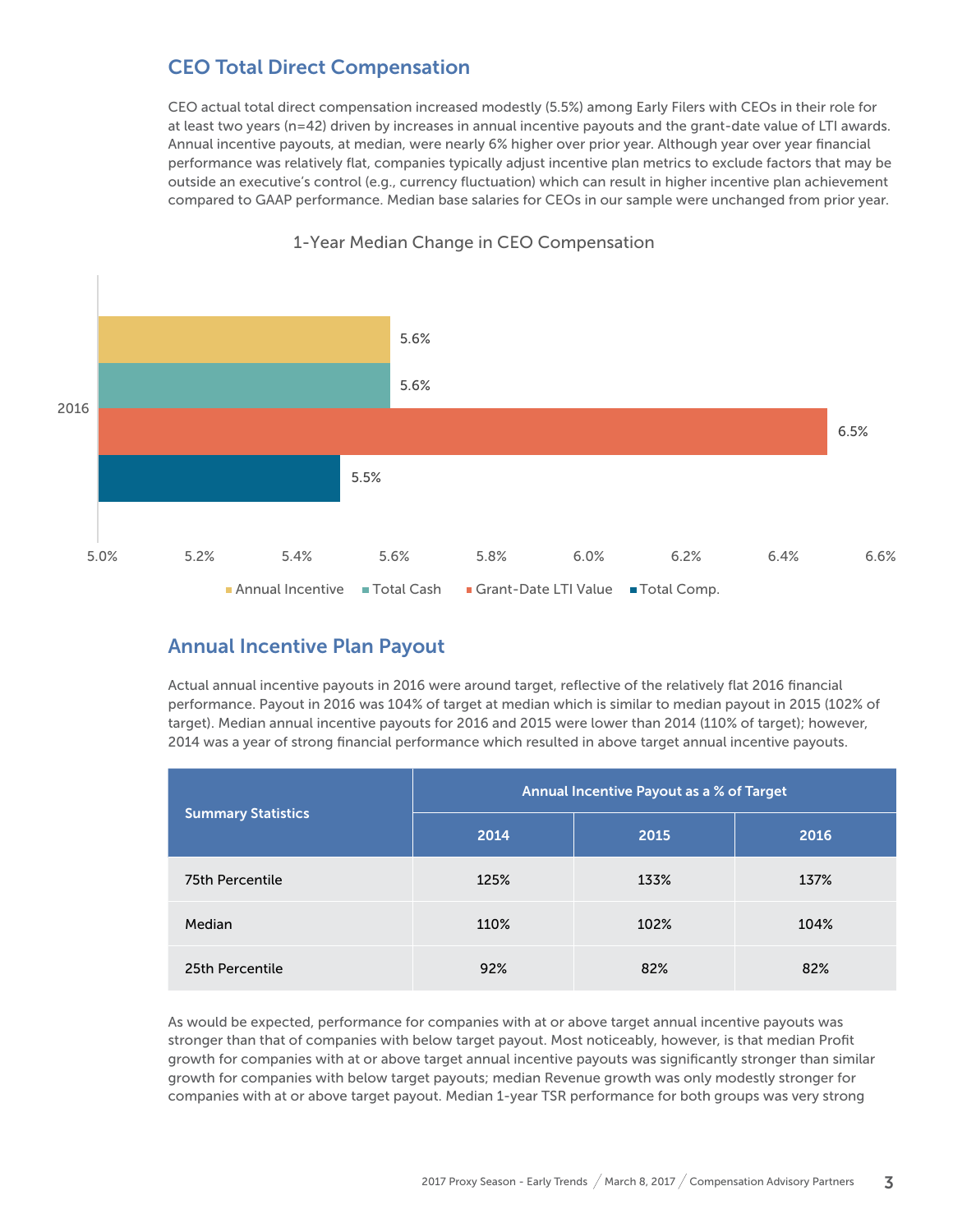in 2016. These results are directionally similar to 2015 performance with the exception of TSR which, for both above and below target payouts, was stronger in 2016 than 2015.

| <b>Financial Metric (1)</b> | 2015 Median 1-year Performance       |                                       | 2016 Median 1-year Performance (2)   |                                  |
|-----------------------------|--------------------------------------|---------------------------------------|--------------------------------------|----------------------------------|
|                             | <b>Below target</b><br>payout (n=23) | At/above<br>target payout<br>$(n=27)$ | <b>Below target</b><br>payout (n=23) | At/above target<br>payout (n=26) |
| Revenue Growth              | $-3.6%$                              | 7.5%                                  | $-0.7%$                              | 3.5%                             |
| Pre-Tax Income<br>Growth    | $-4.1%$                              | 8.8%                                  | $-13.2%$                             | 20.5%                            |
| <b>EPS Growth</b>           | $-2.6%$                              | 12.2%                                 | $-8.7%$                              | 16.3%                            |
| <b>TSR</b>                  | $-13.4\%$                            | 14.8%                                 | 16.9%                                | 20.0%                            |

(1) Financial performance and TSR is as of each company's fiscal year end.

(2) Excludes 1 company that eliminated its annual incentive program beginning in 2016.

Approximately 55% of companies provided a payout at or above target in 2016 which is consistent with 2015. Additionally, the distribution of payouts in 2016 is similar to that of the prior year which is consistent with generally flat year over year performance.



#### Annual Incentive Payout as a Percentage of Target

Profit growth was very strong (15%+) for companies with at or above target payouts and was negative for companies with below target payouts.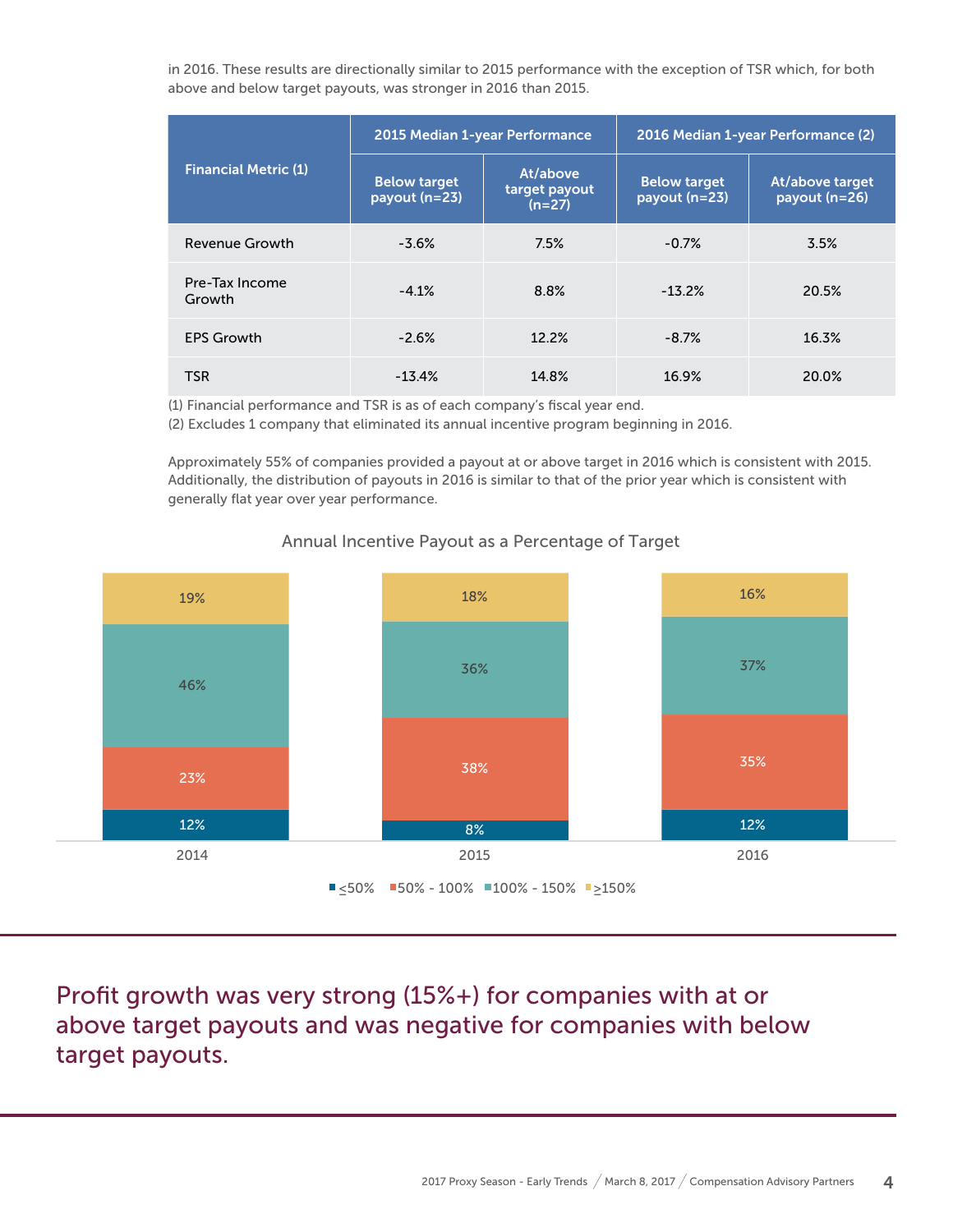## Incentive Plan Design

#### Annual Incentive Plan Design

Across all companies reviewed, Profit growth (typically EPS or Operating Income), Revenue growth, and Cash Flow growth were the most commonly used metrics in the annual incentive plan design. Typically, companies place more emphasis on profits with most allocating at least 50% of the total award on profit-based metrics.

Most companies use 2 – 4 metrics in the annual incentive plan design which allows companies to balance an executive's focus on the many aspects that define its success. This approach also provides some risk mitigation so that executives are not concentrating on a single metric potentially at the expense of other meaningful financial measures. A minority of companies (8) in our sample use only 1 metric in the annual incentive plan, with most of these companies using a profit-based metric.

#### Long-Term Incentive Plan Design

Among early filers, performance-based awards are the most prevalent long-term incentive vehicle provided to executives as companies continue to ensure executive pay is aligned with longer term company and stock price performance. However, companies in our sample do continue to provide stock options and time-based restricted stock awards, although these vehicles reflect a smaller portion of total LTI (28% for stock options and 20% for time-based restricted stock). Most companies reviewed deliver equity in the form of  $2 - 3$  vehicles which helps to balance the link with longer term performance.



Companies tend to focus on operational performance in the annual incentive plan and provide more of an alignment with the shareholder experience through long-term incentives.